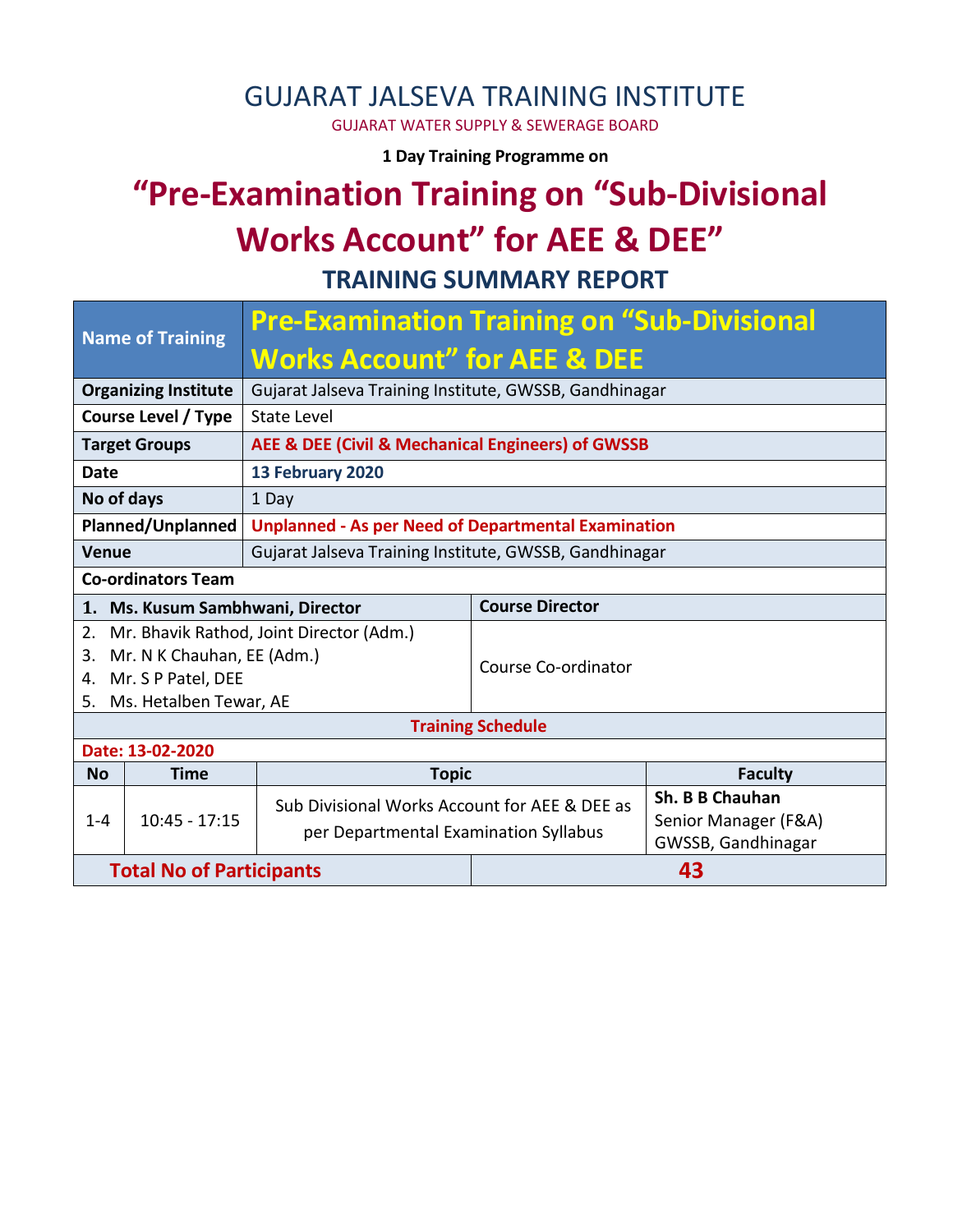### **List of Employees**

| Sr.                     | <b>CPF</b>    | <b>Name</b>                                                  | <b>Designation</b> | <b>Office</b>                       | <b>Place</b>            |
|-------------------------|---------------|--------------------------------------------------------------|--------------------|-------------------------------------|-------------------------|
| No.                     | NO.<br>10398  | AJAYKUMAR GANESHBHAI NAGARIYA                                |                    | <b>PH Circle</b>                    |                         |
| 1<br>$\mathbf{2}$       | 10421         | ALKA GIRISH PARIKH                                           | DEE(C)<br>DEE (C)  | <b>VIGILANCE CELL</b>               | Palanpur<br>Gandhinagar |
| $\overline{\mathbf{3}}$ | 10168         | <b>AMI RAMANLAL PATEL</b>                                    | DEE (M)            | Mechanical Cell, HO                 | Gandhinagar             |
| 4                       | 10468         | AMIT DHIRENDRABHAI BHATT                                     | DEE (C)            | M&P Cell, HO                        | Gandhinagar             |
| 5                       | 10417         | AMRUTBHAI VARVABHAI DESAI                                    | DEE(C)             | PHS Sub Div                         | Radhanpur               |
|                         | 10263         | ANANDKUMAR SURESHKUMAR PARMAR                                | DEE (C)            | PHS Sub Div                         | SAMI                    |
| 6                       |               | ARJANBHAI BHEMABHAI VAGHELA                                  |                    |                                     |                         |
| $\overline{7}$          | 8162          |                                                              | DEE (C)            | PHS Sub Div<br>PH Circle            | Dhanera                 |
| 8                       | 2406          | ASHOK PRABHULAL MAHESHWARI                                   | DEE (C)            | PHS Sub Div-1                       | Anjar                   |
| 9                       | 2305          | DINESH GORDHANDAS RAMANUJ                                    | DEF(C)             |                                     | <b>BHUJ</b>             |
| 10                      | 10401         | <b>GAUTAMKUMAR NATVARLAL PATEL</b>                           | DEE (C)            | PHS Sub Div-2                       | Surendranagar           |
| 11                      | 10397         | <b>GUNJANBEN BALDEVBHAI PATEL</b>                            | DEE(C)             | PHS Sub Div                         | <b>MEHSANA</b>          |
| 12                      | 10365         | HEENA GAMBHIRSINHJI RANA                                     | DEE (C)            | Tech Cell, HO                       | Gandhinagar             |
| 13                      | 10456         | JATIN BALVANTBHAI PANCHAL                                    | DEE(C)             | <b>VIGILANCE CELL</b>               | Gandhinagar             |
| 14                      | 10385         | JAYDIPSINH PRADUMANSINH                                      | DEE (C)            | PHS Sub Div                         | Barwala                 |
|                         | 10117         | CHUDASAMA                                                    |                    |                                     | Khedbrahma              |
| 15                      | 10128         | JAYESHKUMAR CHANDUBHAI BHOI                                  | DEE (C)            | PHS Sub Div<br>PHS Sub Div          |                         |
| 16                      |               | JIGAR VASANTKUMAR GAJJAR                                     | DEE (C)            |                                     | <b>DANTA</b>            |
| 17                      | 10460         | JIGNESHKUMAR KANAIYALAL KAPASIA                              | DEF(C)             | PRIVENTIVE VIGILANCE<br><b>CELL</b> | Gandhinagar             |
| 18                      | 10173         | KAMLESHKUMAR RAMESHCHANDRA                                   | DEE (C)            | PHS Sub Div                         | <b>DHANDHUKA</b>        |
|                         |               | <b>SHAH</b>                                                  |                    |                                     |                         |
| 19                      | 10635         | KAUSHIK GANESHBHAI VARMA                                     | DEF(C)             | PHS Sub Div                         | <b>BALASINOR</b>        |
| 20                      | 10699         | KETANKUMAR KANTIBHAI MISTRY                                  | DEE (M)            | PHS Mech Sub Div                    | <b>Bhavnagar</b>        |
| 21                      | 10442         | MADHAVBHAI DAYALJIBHAI TANDEL                                | DEE (M)            | PHS Mech Sub Div                    | Godhra                  |
| 22                      | 2243<br>10118 | MAGANLAL GOPALBHAI RATHOD                                    | DEE (C)            | PHS Sub Div-2                       | Rapar                   |
| 23                      | 10273         | MAHAMMAD ASIF ABDUL KHALIK VHORA<br>MEENA JIGNESHKUMAR MEHTA | DEE(C)             | PHS Sub Div<br><b>GJTI</b>          | Talod                   |
| 24                      | 10403         |                                                              | DEE (C)            | PHS Sub Div-1                       | Gandhinagar             |
| 25                      | 10411         | MEHUL VASANTKUMAR PARMAR<br>NARESHKUMAR TEJABHAI PARMAR      | DEF(C)<br>DEE (C)  | PHS Sub Div                         | Rapar<br>SAYLA          |
| 26<br>27                | 2351          | NAVIN DAYARAM RAJDE                                          | DEE (C)            | Zone-4                              | Bhuj                    |
|                         | 10474         |                                                              |                    | Technical Cell, HO                  | Gandhinagar             |
| 28                      | 9094          | NAVIN RAMANLAL PATEL<br>NAZRIN AKEEL KHAN                    | DEE (C)<br>DEF(C)  | ZONE-2                              | AHMEDABAD               |
| 29<br>30                | 10102         | PRIYANK PRAKASHBHAI VAGHASIYA                                | DEE (C)            | Control Room, HO                    | Gandhinagar             |
| 31                      | 10087         | PURVANGI ASHWINBHAI GOSAI                                    | DEE (M)            | PHS Mech Sub Div.1                  | Rajkot                  |
| 32                      | 10125         | RAHUL MAVJIBHAI SOLANKI                                      | DEE (C)            | PHS Sub Div                         | <b>MUNDRA</b>           |
|                         | 10702         | RAJESHKUMAR AMICHANDBHAI CHAVDA                              | DEF(C)             | PRIVENTIVE VIGILANCE                | Gandhinagar             |
| 33                      |               |                                                              |                    | <b>CELL</b>                         |                         |
| 35                      | 10271         | RAJESHKUMAR KANJIBHAI DABHI                                  | DEE (C)            | PHS Sub Div                         | Lakhani                 |
| 36                      | 10336         | RAVIKUMAR VINUBHAI DONDA                                     | DEF(C)             | Zone-5                              | Junaghdh                |
| 37                      | 10393         | SAMIR KISHORBHAI CHAUDHARI                                   | DEE (C)            | PHS Sub Div                         | Tharad                  |
| 38                      | 9792          | THAVARABHAI BHERJIBHAI BHABHOR                               | DEF(C)             | Zone-5                              | Junaghdh                |
| 39                      | 10182         | TRUSHA PRAVINCHANDRA PATEL                                   | DEE (C)            | PH Circle                           | Himatnagar              |
| 40                      | 10391         | USHA PRANLAL VAGHELA                                         | DEF(C)             | <b>VIGILANCE CELL</b>               | Gandhinagar             |
| 41                      | 10335         | VIPA HARSHVADAN PATEL                                        | DEE (C)            | M&P Cell, HO                        | Gandhinagar             |
| 42                      | 10266         | VIRENDRA PREMJIBHAI CHAUHAN                                  | DEE (C)            | PHS Sub Div                         | Ranavav                 |
| 43                      | 10111         | VISHAL JAGMALBHAI BHATU                                      | DEE (C)            | PHS Sub Div                         | Mangrol                 |